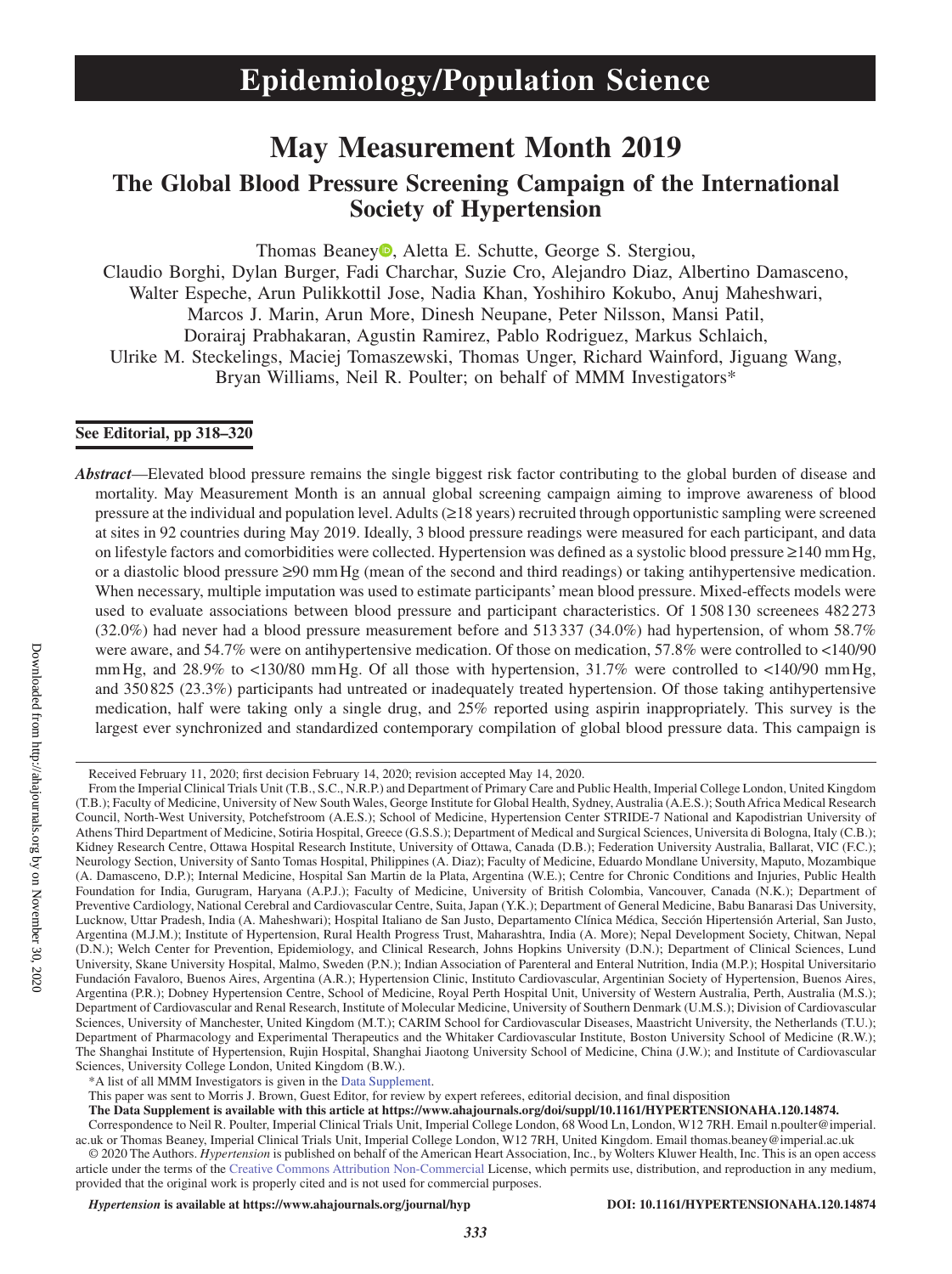needed as a temporary substitute for systematic blood pressure screening in many countries worldwide. **(***Hypertension***. 2020;76:333-341. DOI: 10.1161/HYPERTENSIONAHA.120.14874.)**• **Data Supplement**

**Key Words:** adults ■ awareness ■ blood pressure ■ hypertension ■ risk factor ■ screening ■ treatment

Raised blood pressure (BP) remains the biggest single risk factor contributing to the global burden of disease and to global mortality, $\frac{1}{1}$  with an estimate of 10.4 million deaths attributed to raised BP in 2017. This estimate rose from 9.4 million deaths in 2015 reflecting a growing and aging global population.2 One study which included data on 57 840 hypertensive adults from 17 countries, reported that less than half of those screened who were hypertensive were aware of their condition.<sup>3</sup> A more recent compilation of representative samples screened in the last decade from 12 high-income countries<sup>4</sup> showed about 72% of adults (aged 40–79 years) were aware of their condition. By contrast, data from 44 low and middle-income countries showed only 39.2% of those with hypertension had been diagnosed and only 10.3% had their BPs controlled.<sup>5</sup>

Because of the critical importance of measuring BP to diagnose and, therefore, manage hypertension, a campaign to raise BP awareness, May Measurement Month (MMM), was initiated by the International Society of Hypertension. During May of 2017 and May 2018, over 1.2 and 1.5 million adults, respectively, were screened and in those 2 campaigns combined, over 550 000 adults with untreated or inadequately treated hypertension were identified.<sup>6,7</sup> In light of the clear inadequacies of BP screening and management facilities around the world, MMM provides an inexpensive and pragmatic temporary solution to identifying individuals in need of improved hypertension care, whilst also raising awareness of the importance of BP measurement at the population level. Ultimately, the data generated are intended to inform and persuade governments and health policymakers to improve BP screening and management facilities and thereby reduce the enormous global health burden caused by raised BP.<sup>1</sup>

#### **Methods**

Further details of statistical analyses, including imputation and regression do-files, are available from the authors on request.

## **Study Design**

MMM is a cross-sectional survey of any adults  $(\geq 18$  years) who wished to have their BPs measured at any of the MMM screening sites. These sites were set up by volunteer investigators who followed a common protocol (available on the MMM website: www. maymeasure.com). Ideally, by design, the survey sought out those who had not had their BP measured for at least a year, but no adults were excluded from the study.

Over 100 countries were contacted, mainly via those who had acted as national leaders in MMM17 and MMM18 but also via national societies of hypertension and related conditions. One or more national leaders were appointed in each country and asked to obtain ethical clearance for the study in their country (if required) and to set up a network of volunteer investigators who would, in turn, arrange for as many local MMM screening sites as possible within their country.

Training materials, critically including standardized BP measurement techniques and campaign promotional materials were made available via the MMM website. The campaign was promoted in a wide variety of ways around the world, but usually involved television, radio, the media, and social media and centrally via the International Society of Hypertension and the World Hypertension League. BP machines were made available by the International Society of Hypertension to those sites where insufficient machines were available, thanks to a donation of 20 000 machines in 2017 by OMRON Healthcare (Kyoto, Japan). Those presenting for BP measurement, who gave informed consent to participate, provided data collected on a simple questionnaire, including demography and medical history (See Data Supplement) and where facilities allowed, weight and height were measured and recorded. Where this was not feasible, weight and height were estimated. Body mass index (BMI) was calculated according to the standard definition as the weight in kilograms divided by the square of the height in meters and categorized into underweight (BMI under 18.5 kg/ m<sup>2</sup>), healthy weight (BMI, 18.5–24.9 kg/m<sup>2</sup>), overweight (BMI, 25.0–29.9 kg/m<sup>2</sup>), and obese (BMI,  $\geq$ 30.0 kg/m<sup>2</sup>). Written instructions and videos on recommended BP recording techniques are on https://maymeasure.com/get-involved/mmm-toolkits/ and https:// maymeasure.com/get-involved/videos/, respectively. In summary, it involved 3 sitting measurements taken at 1-minute intervals after the participant had been seated for 5 minutes, whereas pulse rates were either measured by the BP device or if not, manually between BP readings. Data were entered via a bespoke mobile application available in 8 languages. Where for investigator preference or logistical reasons this application was not used, data were entered on preprepared paper forms and later transferred to spreadsheets or the mobile application.

Hypertension was defined primarily as a systolic BP ≥140 mm Hg or a diastolic BP  $\geq$ 90 mm Hg <sup>8,9</sup> using the mean of the second and third BP readings or being on treatment with antihypertensive medication(s). Hypertension based on the definition used in the most recent US guidelines<sup>10</sup> ( $\geq$ 130/80 mm Hg) was also evaluated.

Among those receiving antihypertensive medication, controlled BP was primarily defined as a systolic BP of <140 mmHg and a diastolic BP <90 mmHg. The proportion on treatment who had BPs  $\langle$ 130/80 mm Hg in keeping with currently recommended BP targets<sup>8,10</sup> was also calculated. Treatment resistance was defined as an individual taking 3 medications with an uncontrolled BP or on ≥4 medications. Participants with untreated or uncontrolled hypertension using the primary definitions above were supplied with an evidence-based summary of diet and lifestyle modification advice to lower BP (see Top Ten Tips in the Data Supplement). Advice on further follow-up of their BP and its management, tailored to local conditions and the level of BP, was also provided by the local MMM investigators.

### **Data Handling and Statistical Analyses**

Submitted data were cleaned centrally according to prespecified cleaning criteria including reference ranges for continuous variables (see Data Cleaning Rules in the Data Supplement). Countries submitting fewer than ten screenees were excluded, along with any participant without at least one valid systolic and diastolic BP.

Data were managed using Jupyter Notebook version 6.0.1 and analyzed using Stata version 16.0 (StataCorp 2019). Geographic regions were defined using the United Nations classification with minor modifications to match previous MMM regional analyses and create groupings of comparable size.<sup>11</sup> Data on country income were sourced from the World Bank, based on 2018 estimates of Gross National Income per capita.12 For age and sex standardization, the World Health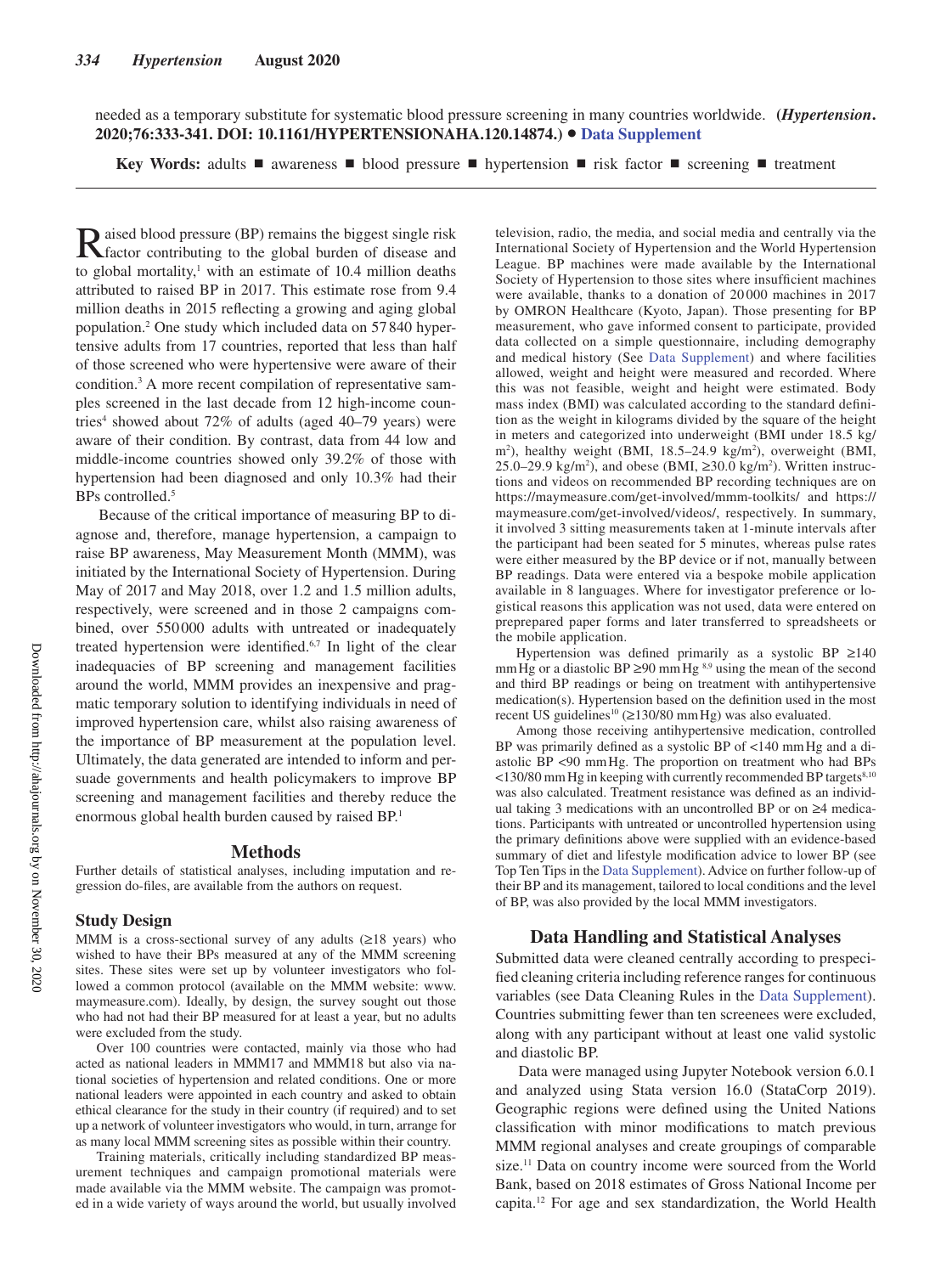Organization–derived single-age world-standard population was used, according to the Surveillance, Epidemiology, and End Results (SEER) group, and assuming an equal ratio of females to males.13

For those participants missing either the second or third BP measurement (or both), multiple imputation using chained equations was used to estimate the missing mean reading, to provide better comparison across all participants. This assumed missingness was Missing-at-Random and therefore dependent on the observed data only. Two separate imputation models were run: the first, complete imputation model, imputed the missing systolic, and diastolic BP value for only those individuals with fully recorded data on age, sex, ethnicity, use of antihypertensive medication, and where sex was not recorded as other. Also included were all variables included in the subsequent analyses, following guidance from White et al.<sup>14</sup> Variables which were used to compute the variables within the analysis models (such as the individual BP readings used to calculate the mean reading) were also included, following the just another variable approach.<sup>15</sup>

To handle cases missing the second or third BP measurement (or both) and ≥1 of age, sex, ethnicity, or use of antihypertensive medication, a second, reduced imputation model was run, imputing the missing systolic and diastolic BP values based only on the available BP readings. Imputed results from the 2 models were combined, with the imputations from the reduced imputation model used only where the values could not be imputed by the complete imputation model. A total of 25 imputations were created, corresponding to the percentage of missing data in the mean BP readings and aiming for a Monte Carlo error of the estimates at under 10%.<sup>15</sup> A full description of the imputation models and sensitivity analyses can be found in the Data Supplement.

Analysis of measures of association used only those individuals with complete data on age, sex, ethnicity, and use of antihypertensive medication, and imputations performed under the complete imputation model. Linear mixed-effects models were run separately for systolic and diastolic BP, assuming a random intercept model to account for countrylevel clustering effects. It was decided a priori to adjust for age, sex, and antihypertensive medication, along with an interaction between age and sex, given the known strong effects of these variables on BP. Age, as a continuous variable, was incorporated into models as a restricted cubic spline with 5 knots to allow for flexibility in its relationship with BP.

## **Results**

## **Study Participants**

Data on 1 521974 participants were submitted from 92 countries during MMM 2019. After data cleaning, and excluding participants who did not have at least one valid BP reading (see appendix), 1 508 130 participants were included in the study. Of these, 15.8% were submitted via the mobile application. Recording of key demographic factors was improved from the previous year, with 1.0% of participants missing data on age and 0.4% missing data on sex.

Of all screenees, 482 273 (32.0%: 28.4% of women and 35.9% of men) reported never having had a BP measurement taken before. There was moderate negative correlation between the proportion of participants never having had a BP measured within each country and gross national income (*r*=−0.32, *P*=0.002).

The majority of screening took place in hospitals or clinics (36.0%), with 25.7% in outdoor public areas, 9.1% in indoor public areas, 8.2% in the workplace, and 3.4% in pharmacies (with 17.6% unrecorded or recorded as other). Of all screenees, 304 101 (20.2%) had participated in either MMM 2017 or MMM 2018 (or both).

There was a wide geographic spread of participants, with the majority screened in South Asia (31.3%), followed by East Asia (18.6%) and the Americas (17.4%; Table 1). Across 7 geographic regions, the distribution of age and sex of screenees varied significantly. The highest mean age (51.2 years) was found in Europe and the lowest mean age (40.8 years) in Sub-Saharan Africa. In Europe, 61.3% of those screened were women, while in South Asia, 43.0% were women. Significant differences were also seen in the proportions of participants on antihypertensive medication, with 30.0% on treatment in South-East Asia and Australasia and only 9.6% on treatment in Sub-Saharan Africa (Table 1 and Table S2 in the Data Supplement).

Globally, 280 958 (18.6%) participants were taking antihypertensive medication, and of the 203 719 with a recorded number of medication classes, 53.1% were taking a single medication, and 33.3%, 9.5%, and 3.2% were taking 2, 3, and 4, respectively. Only 0.9% were taking  $\geq$ 5 antihypertensive drugs.

The characteristics for all 1508 130 participants globally are given in Table S3. Of all participants, 88.6% had a documented ethnicity of whom the majority reported their ethnicity as South Asian (33.7%) or East Asian (18.9%). Of all screenees, 116369 (7.7%) reported having diabetes mellitus (either type I or type II), 55 189 (3.7%) a history of myocardial infarction, 36 667 (2.4%) a history of stroke, 184225 (12.2%) were current smokers, and 82726 (5.5%) reported drinking alcohol at least once per week. Among women, 17762 (2.3%) were pregnant at the time of screening, whereas 19 120 (2.5%) reported a history of hypertension in a previous pregnancy. The mean BMI was  $25.0 \text{ kg/m}^2$  (SD 5.3) in women and  $25.1$ kg/m2 (SD 4.7) in men. 197 021 (25.4%) women and 214395 (29.5%) men were overweight, and 104690 (13.5%) women and 89170 (12.3%) men were obese.

## **BP Readings**

Based on the inclusion criteria, all participants had at least one BP reading and 1 133008 (75.1%) had all 3 BP readings recorded with a further 119 669 (13.2%) having at least two readings. Analysis of only those with all three readings showed that BP fell, on average, by 3.1/1.8 mmHg, from a mean of 126.0/78.9 mmHg for the first reading to a mean of 122.9/77.1 mmHg for the third reading, whereas the corresponding proportion with hypertension fell from 37.6% to 33.6%. The mean of the second and third readings identified the lowest proportion of participants with hypertension (33.5%), compared with any single or combination of measures despite a higher average BP (123.8/77.7 mmHg) compared to the mean of the third reading (see Table S4).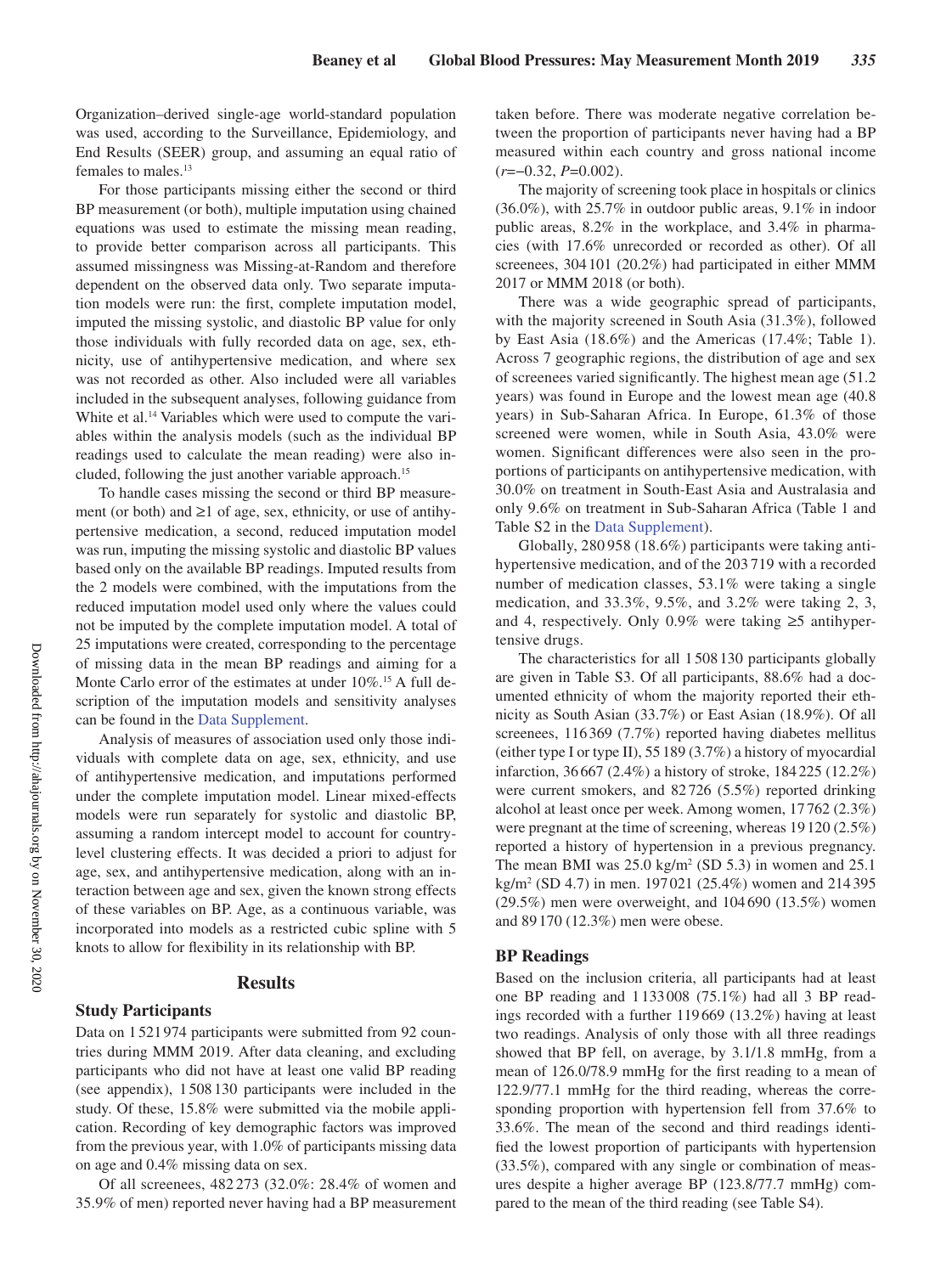|                                 |                           | Female          |             | Male            |             | On Antihypertensive |
|---------------------------------|---------------------------|-----------------|-------------|-----------------|-------------|---------------------|
| Region                          | <b>Total Participants</b> | Total           | Mean Age, y | Total           | Mean Age, y | Medication          |
| South Asia                      | 471 302 (31.3%)           | 202 379 (43.0%) | 42.2        | 267 590 (56.9%) | 43.2        | 59514 (12.6%)       |
| East Asia                       | 280863 (18.6%)            | 148 843 (53.3%) | 49.2        | 130618 (46.7%)  | 50.0        | 47060 (16.8%)       |
| Americas                        | 261 676 (17.4%)           | 156615 (60.0%)  | 49.2        | 104 368 (40.0%) | 50.0        | 75056 (28.7%)       |
| Sub-Saharan Africa              | 177692 (11.8%)            | 92921 (52.5%)   | 40.8        | 84 100 (47.5%)  | 40.8        | 17114 (9.6%)        |
| Southeast Asia and Australasia  | 121767 (8.1%)             | 66886 (55.1%)   | 45.1        | 54 493 (44.9%)  | 45.3        | 36 546 (30.0%)      |
| Europe                          | 107 608 (7.1%)            | 65008 (61.3%)   | 50.5        | 41 079 (38.7%)  | 52.2        | 30171 (28.0%)       |
| Northern Africa and Middle East | 87 222 (5.8%)             | 42787 (49.2%)   | 41.8        | 44 103 (50.7%)  | 43.5        | 15497 (17.8%)       |
| Worldwide                       | 508130                    | 775439 (51.6%)  | 45.7        | 726 351 (48.4%) | 45.8        | 280958 (18.6%)      |

|  |  |  | Table 1. Total Participants and Distribution of Age, Sex, and Use of Antihypertensive Medication, Worldwide and by Region |  |  |
|--|--|--|---------------------------------------------------------------------------------------------------------------------------|--|--|
|--|--|--|---------------------------------------------------------------------------------------------------------------------------|--|--|

Four hundred and ten participants with sex recorded as other and 5930 participants with sex unknown not shown in the table.

Further analyses make use of the mean of the second and third BP reading for each participant, as the most conservative estimate. Where either, or both of the second and third BP readings were missing, multiple imputation using chained equations was performed to estimate the missing mean reading based on observed data. Measurements for a total of 372 120 participants were imputed—imputations for 201810 participants from the complete imputation model and imputations for 170310 participants from the reduced imputation model.

Worldwide, the mean BP (based on 1 136 010 individuals with the second and third BP reading available) was 123.7/77.7 mmHg before imputation and, following imputation, of all 1508130 participants, was 124.1/77.7 mmHg. The mean systolic and diastolic BPs, worldwide and by region, are displayed in Table S8, before and after standardization for age and sex. After imputation, and standardizing for age and sex, in those not taking antihypertensive medication, the mean BP was 121.6/76.7 mmHg and in those taking antihypertensive medication was 130.8/81.7 mm Hg.

### **Participants With Hypertension**

Following imputation, of all 1508130 participants, 513 337 (34.0%) had hypertension (Table 2). Of those with hypertension, 58.7% were aware of their diagnosis, and 54.7% were on antihypertensive medication. Of the 280 958 participants on medication,  $162512$  (57.8%) had a BP controlled to <140/90 mmHg and 28.9% controlled to <130/80 mmHg. Of all hypertensive participants, 31.7% were controlled to <140/90 mmHg and 15.8% to <130/80 mmHg.

Of those participants not taking antihypertensive medication, 232 379 (18.9%) were found to have hypertension. In total, 350825 (23.3%) participants were found to have untreated or inadequately treated hypertension. Of these, 47.9% had a BP in the range 140/90 to 149/94 mmHg, and 25.5% had a BP in the range 150/95 to 159/99 mm Hg (Table S5). 6.6% of participants with hypertension, 6.6% had a BP over 180/110 mmHg.

Using the lower threshold of systolic BP  $\geq$ 130 mm Hg or diastolic  $BP \geq 80$  mm Hg (or in those on antihypertensive medication) to diagnose hypertension, 775 068 (51.4%) of screenees were identified as hypertensive.

Sensitivity analyses were performed comparing results from the complete case analysis to the analyses using imputations from the reduced imputation model, complete imputation model, and the combined imputation model, which are shown in Tables S6 and S7. The estimates from each model were similar, with the global proportion with hypertension, and raised BP stratified by medication use within a 1.0% absolute range. In the complete case analysis, the proportion of participants with hypertension was 33.5% out of a total of 1136010. The corresponding proportions from the reduced imputation and complete imputation models were 34.1% and

| Table 2. Participant Numbers and Proportions With Hypertension, Proportions Aware, Treated, and Controlled, Worldwide and by Region |  |  |  |  |  |  |  |
|-------------------------------------------------------------------------------------------------------------------------------------|--|--|--|--|--|--|--|
|-------------------------------------------------------------------------------------------------------------------------------------|--|--|--|--|--|--|--|

| Region                          | Number With<br>Hypertension | <b>Proportion With</b><br>Hypertension | Proportion of<br><b>Hypertensives</b><br>Aware | Proportion of<br>Hypertensives on<br>Medication | Proportion of Those<br>on Medication With<br><b>Controlled BP</b> | Proportion of All<br><b>Hypertensives</b><br>Controlled |
|---------------------------------|-----------------------------|----------------------------------------|------------------------------------------------|-------------------------------------------------|-------------------------------------------------------------------|---------------------------------------------------------|
| South Asia                      | 138236                      | 29.3%                                  | 46.2%                                          | 43.1%                                           | 55.6%                                                             | 23.9%                                                   |
| East Asia                       | 86020                       | 30.6%                                  | 57.9%                                          | 54.7%                                           | 63.1%                                                             | 34.5%                                                   |
| Americas                        | 107752                      | 41.2%                                  | 73.0%                                          | 69.7%                                           | 61.2%                                                             | 42.6%                                                   |
| Sub-Saharan Africa              | 49616                       | 27.9%                                  | 42.7%                                          | 34.5%                                           | 49.3%                                                             | 17.0%                                                   |
| South-east Asia and Australasia | 58156                       | 47.8%                                  | 65.5%                                          | 62.8%                                           | 59.6%                                                             | 37.4%                                                   |
| Europe                          | 46881                       | 43.6%                                  | 71.5%                                          | 64.4%                                           | 47.9%                                                             | 30.8%                                                   |
| Northern Africa and Middle East | 26677                       | 30.6%                                  | 61.6%                                          | 58.1%                                           | 58.9%                                                             | 34.2%                                                   |
| Worldwide                       | 513337                      | 34.0%                                  | 58.7%                                          | 54.7%                                           | 57.8%                                                             | 31.7%                                                   |

BP indicates blood pressure.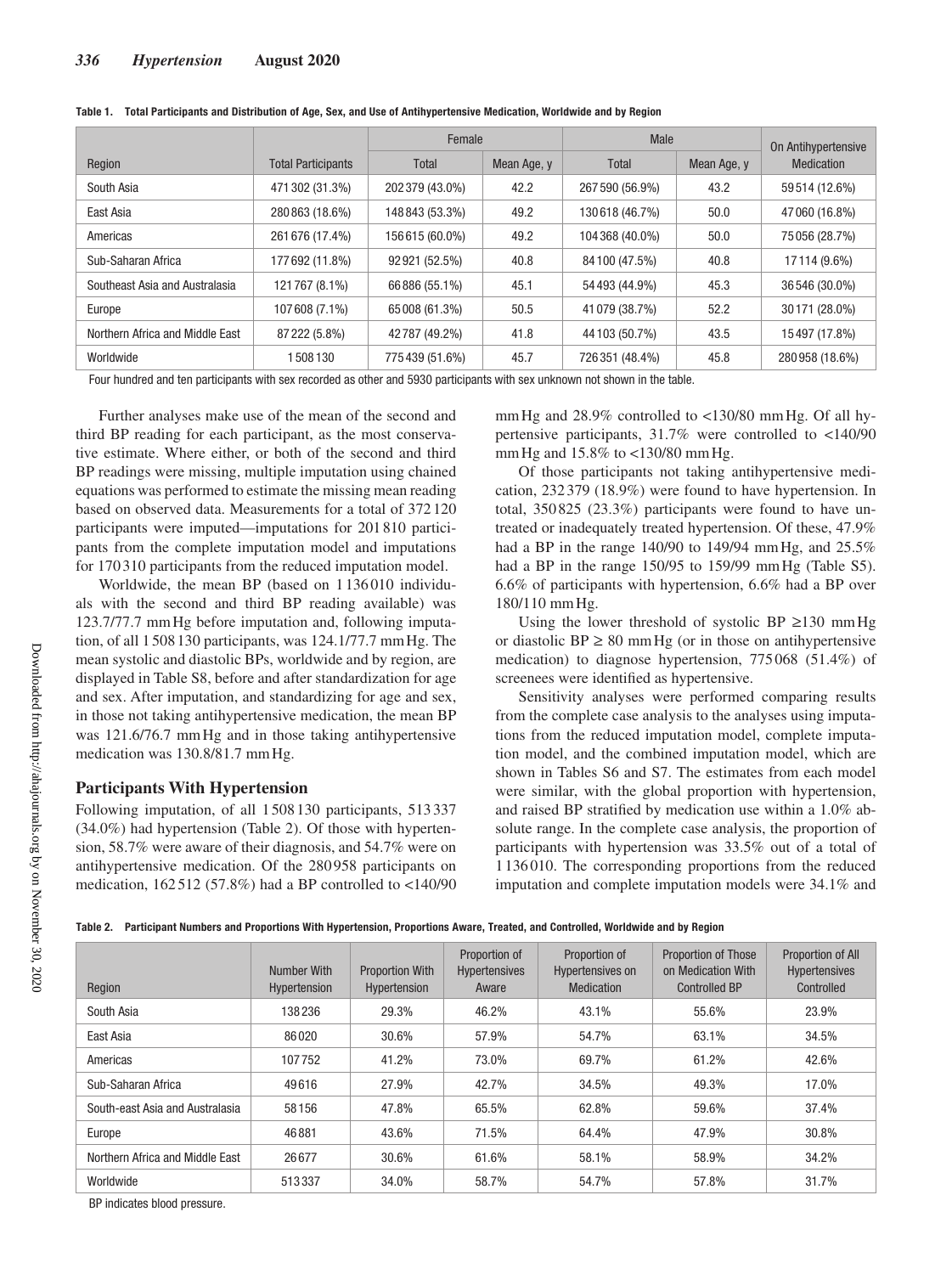33.1%, respectively, compared with 34.0% in the combined imputation model.

After standardization for age and sex, the proportion with hypertension worldwide reduced slightly to 32.5%, with absolute reductions in the proportion with hypertension of  $>5\%$ in East Asia, the Americas, and Europe and an increase in the proportion with hypertension in Sub-Saharan Africa, South Asia, and Northern Africa, and the Middle East. The proportions of hypertensive awareness, and proportions with raised BP stratified by antihypertensive medication use, following standardization, are given in Table 3.

## **Medication Use**

In participants taking a single antihypertensive medication, 39.3% were uncontrolled, and in those taking 2 drug classes, 44.8% were uncontrolled. Proportions with uncontrolled BP were similar in those on 3 (47.9%), 4 (48.0%) or  $\geq$ 5 (44.5%) medications (Table S9). In total, 17 532 participants were defined as treatment-resistant, which is 8.6% of the hypertensive population included in the study for whom data on the number of medications were available.

Of the 209 048 participants taking antihypertensive medication for whom concomitant use of a statin was recorded, 76480 (36.5%) were on a statin, of whom 14 013 (18.3%) had a previous myocardial infarction or stroke. Of the 207 220 participants taking antihypertensive medication for whom the concomitant use of aspirin was documented, 67 149 (32.4%) were taking aspirin, of whom only 14871 (22.1%) reported a history of myocardial infarction or stroke. Of the 52278 hypertensive patients not taking aspirin for secondary prevention, 18 131 (34.7%) had a BP  $\geq$  150/90 mm Hg.

## **Measures of Association**

Based on linear mixed models, mean systolic BP displayed a roughly linear increase with age in both men and women who were not using antihypertensive medication (Figure S1). In contrast, mean diastolic BP showed an inverted U-shaped curve, with BP peaking at 50 to 55 years and then gradually decreasing. Systolic BP was higher in males compared to females until the age of about 80 years, after which the mean systolic was higher in females. Similarly, diastolic BP was higher in males until 80 years, after which there were no significant differences between the sexes. Increasing heart rate showed a strong linear association with increasing diastolic BP, but a weaker, less clear relationship was apparent with systolic BP (Figure S2 and Table S10).

Of all risk factors analyzed, reported use of antihypertensive medication and a previous diagnosis of hypertension were the strongest predictors of higher levels of systolic and diastolic BP. After adjusting for age and sex, participants taking antihypertensive medication had a higher mean systolic BP (8.8 mmHg higher, *P*<0.001) and higher diastolic BP (3.7 mmHg higher, *P*<0.001) compared with those not taking medication (Figure 1 and Table S11). After adjusting for age, sex, and antihypertensive medication use, those with known hypertension had a significantly higher mean systolic (8.0 mm Hg higher, *P*<0.001) and diastolic BP (4.5 mm Hg higher, *P*<0.001) compared with those without known hypertension.

Women who reported a history of previous hypertension in pregnancy had significantly higher systolic (3.6 mmHg, *P*<0.001) and diastolic (2.6 mmHg, *P*<0.001) BPs compared with women with no previous history of hypertension in pregnancy (Figure 2 and Table S12). Adjusting for BMI in addition to age, sex and antihypertensive medication use had no impact on the association between BP and previous hypertension in pregnancy.

BMI was also strongly linked to both systolic and diastolic BP, with a linear increase in both with increasing BMI category. The difference in mean systolic and diastolic BP in those participants with a BMI in the obese range, compared with those of healthy weight was 4.6 mm Hg and 3.1 mm Hg, respectively (Figure 3 and Appendix Table S13).

Several smaller but significant differences in systolic and diastolic BP were observed in association with several conditions or risk factors. For example, participants with diabetes had significantly higher systolic BPs, but significantly lower diastolic BPs, whereas those with a history of myocardial infarction or stroke had lower systolic and diastolic BPs (Figure 1 and Table S11).

**Table 3. Proportions With Hypertension, of Those Taking/Not Taking Antihypertensive Medication, After Imputation and Standardization for Age and Sex According to the WHO World-Standard Population**

| Standardized for Age and Sex    |                                        |                                        |                                             |                                                                                          |                                                                                         |  |  |
|---------------------------------|----------------------------------------|----------------------------------------|---------------------------------------------|------------------------------------------------------------------------------------------|-----------------------------------------------------------------------------------------|--|--|
| Region                          | <b>Proportion With</b><br>Hypertension | <b>Proportion With</b><br>Hypertension | Proportion of<br><b>Hypertensives Aware</b> | Proportion of Those Not<br>on Antihypertensive<br><b>Medication With</b><br>Hypertension | Proportion of Those<br>on Antihypertensive<br><b>Medication With</b><br>Uncontrolled BP |  |  |
| South Asia                      | 29.3%                                  | 31.1%                                  | 40.8%                                       | 19.3%                                                                                    | 41.3%                                                                                   |  |  |
| East Asia                       | 30.6%                                  | 24.8%                                  | 59.0%                                       | 14.8%                                                                                    | 33.4%                                                                                   |  |  |
| Americas                        | 41.2%                                  | 35.5%                                  | 73.4%                                       | 17.3%                                                                                    | 35.2%                                                                                   |  |  |
| Sub-Saharan Africa              | 27.9%                                  | 31.2%                                  | 32.9%                                       | 21.9%                                                                                    | 44.9%                                                                                   |  |  |
| South-east Asia and Australasia | 47.8%                                  | 46.1%                                  | 66.5%                                       | 25.2%                                                                                    | 36.8%                                                                                   |  |  |
| Europe                          | 43.6%                                  | 36.2%                                  | 69.6%                                       | 19.9%                                                                                    | 43.4%                                                                                   |  |  |
| Northern Africa and Middle East | 30.6%                                  | 31.4%                                  | 54.8%                                       | 16.2%                                                                                    | 34.9%                                                                                   |  |  |
| Worldwide                       | 34.0%                                  | 32.5%                                  | 55.7%                                       | 18.6%                                                                                    | 38.3%                                                                                   |  |  |

WHO indicates World Health Organization.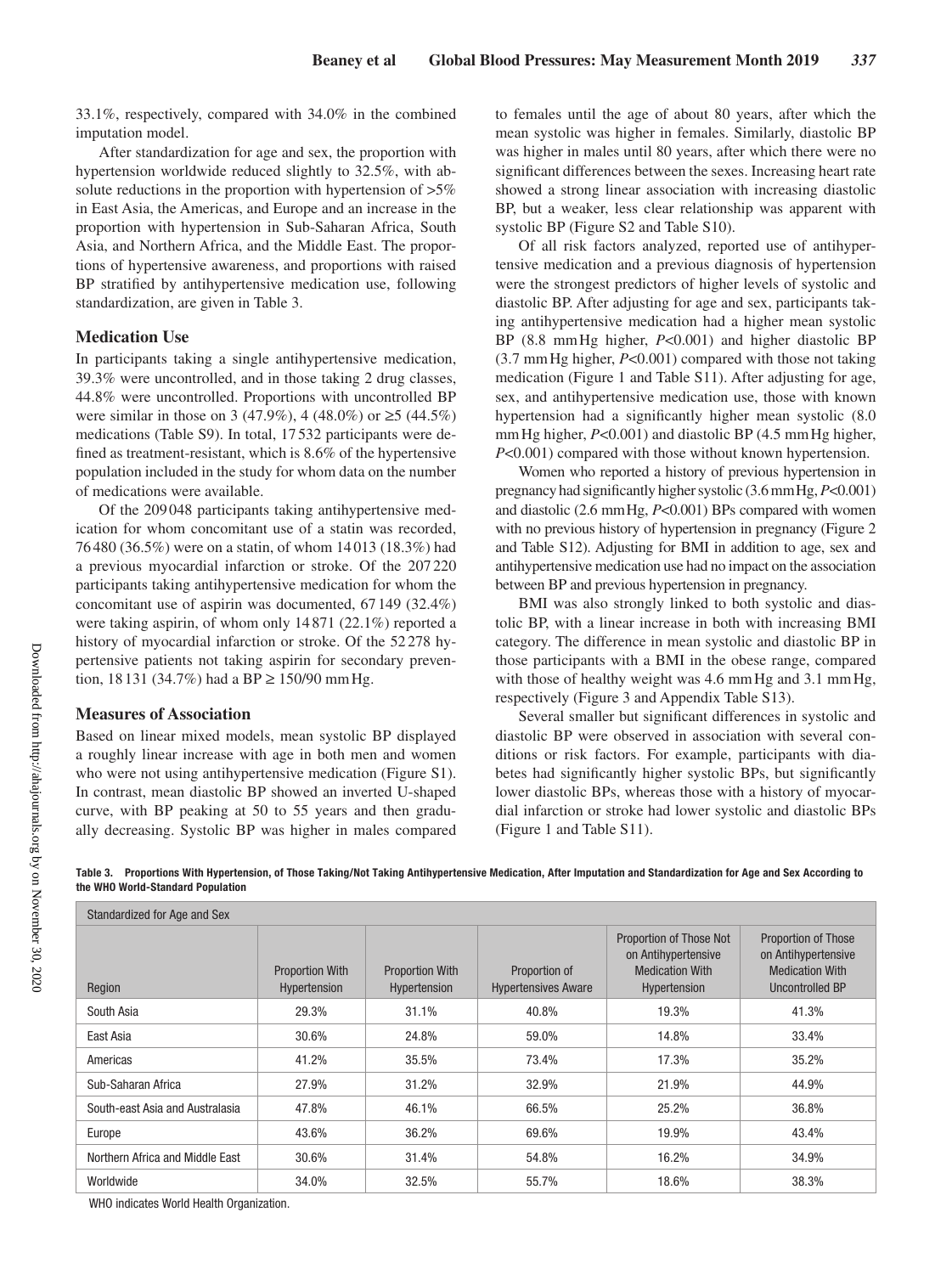

**Figure 1.** Difference in mean systolic and diastolic blood pressure (BP; with 95% CI) in those with each condition compared to those without, from linear mixed models adjusted for age, sex, and antihypertensive medication.

In addition, a significant dose-dependent increase in both systolic and diastolic BP was seen in alcohol drinkers compared with nondrinkers, after adjusting for age, sex, and antihypertensive medication use (Figure 2 and Table S12). Participants who currently smoked, and those fasting during the period of MMM had a small, but statistically significant increase in both systolic and diastolic BP. Adjusting for BMI in addition had no significant impact on the association between BP and smoking. Conversely, women who were pregnant had significantly lower systolic and diastolic BPs than those who were not.

On average, BPs measured in pharmacies were higher than in any other setting, whereas those measured in indoor public areas were the lowest (Figure S3 and Table S14). Small variations in mean BPs taken on different days of the week were apparent but were of limited, if any, clinical significance (Figure S4 and Table S15).

## **Discussion**

MMM 2019 expanded on the preceding 2 campaigns, including over 1.5 million participants from 92 countries. The campaign reached significant numbers of new participants, with 1.2 million never having participated in a previous campaign and almost half a million never having had their BP measured before. Over half a million screenees met the criteria for hypertension based on a cutoff of 140/90 mmHg or being on treatment for hypertension, and over half of all those screened were classified as hypertensive using the lower threshold of 130/80 mmHg. Furthermore, over one-third of a million participants were found to have either untreated or inadequately treated hypertension. When using the lower BP target of <130/80 mmHg as the definition of control, which more accurately reflects current guideline recommendations,<sup>8,10</sup> the proportion controlled globally was particularly low at 15.8%.

The proportion of screenees classified as hypertensive in MMM is susceptible to spurious elevation due to a combination of selection bias (those worried about their BP presenting for measurement) and basing the diagnosis on only one set of 3 readings, which is by no means ideal and not in keeping with recommendations for diagnosis at the individual level. $8-10$ 

Although the screening was volunteer-based and opportunistic with the propensity to ascertainment bias, it is striking that almost one-third of all screenees reported never having had their BPs measured previously. This proportion was higher in men (35.9%) than women (28.4%), which may reflect the routine BP measurement in women associated with oral contraceptive use and pregnancy.

In 2019, the number of medication classes taken by those participants on antihypertensive medication was recorded for the first time. Of those taking medication, more than half were only on a single agent, a further third were taking 2 medications, and only 13.6% were taking ≥3 medications. Almost 4 in 10 of those on a single drug were uncontrolled, suggesting a significant enhanced treatment potential through the use of additional agents. These findings add support to the increasing recommendation to initiate drug treatment with 2 agents.<sup>8,10</sup> The concomitant use of aspirin by one-third of those on antihypertensive medication is at odds with current recommendations<sup>16</sup> in that many such users did not report established cardiovascular disease and many also had inadequately controlled BP.

Despite not being designed to provide nationally representative samples, and including different screening sites in different countries, each year the global findings are remarkably consistent with previous estimates from MMM.6,7 The overall proportions with hypertension in 2017 and 2018 were, respectively, 34.9% and 33.4%, compared with 34.0% in 2019. Rates of awareness amongst hypertensives were 58.7% in 2019, compared with 59.5% in 2018, whereas the proportion treated was 54.7% in 2019 compared with 55.3% in 2018. The proportion of all hypertensives controlled to <140/90 mmHg was 31.7% in 2019, marginally lower than in 2018 (33.2%).

Although most major guidelines recommend the use of ambulatory or home BP measurement in the diagnosis of hypertension, $8-10$  such an approach was not feasible in this study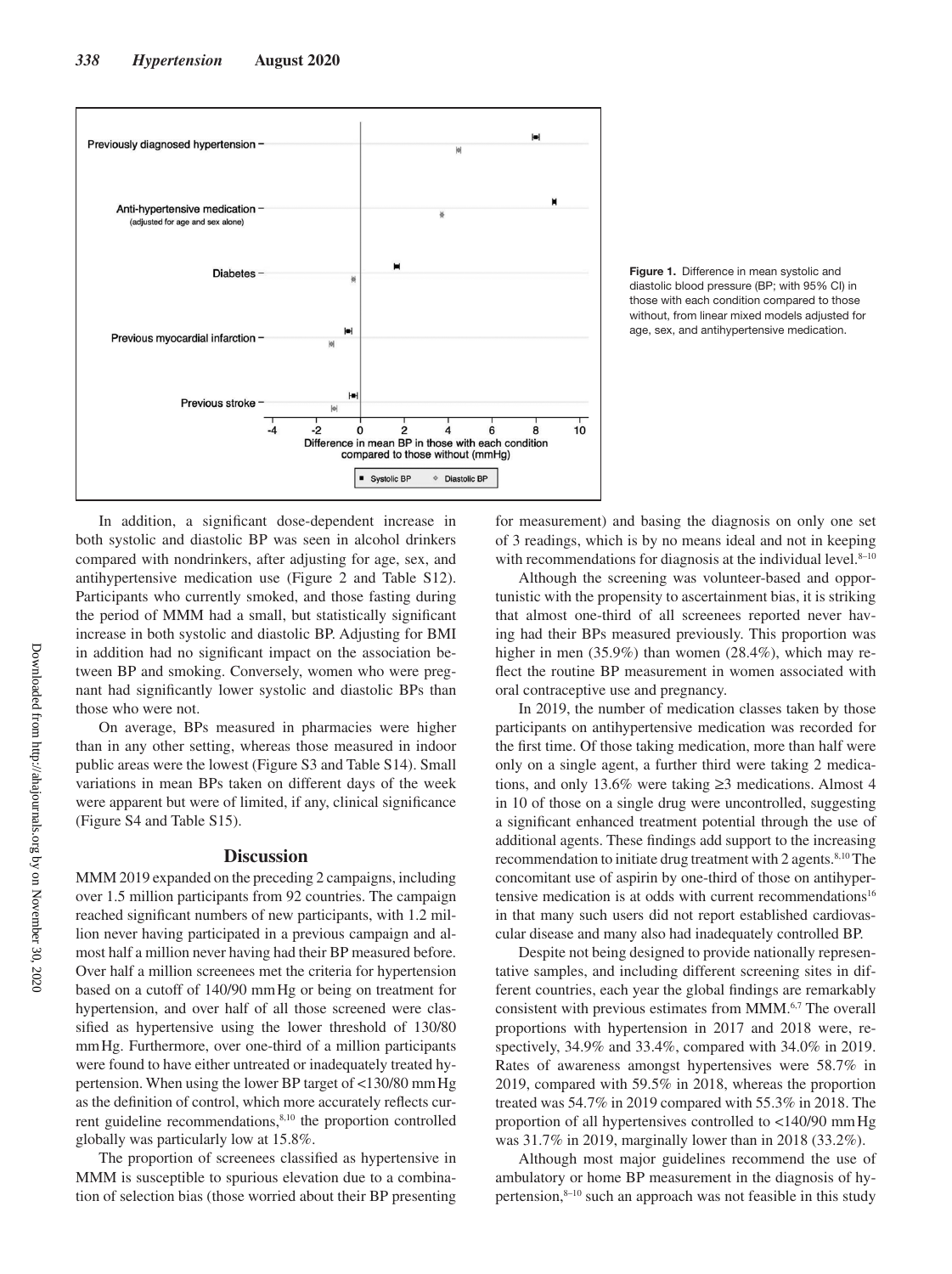

**Figure 2.** Difference in mean systolic and diastolic blood pressure (BP; with 95% CI) in those with each risk factor compared to those without, from linear mixed models adjusted for age, sex and antihypertensive medication (current pregnancy and hypertension in previous pregnancy adjusted for age and antihypertensive medication alone).

due to the cost and logistics involved, and so diagnosis was based on a single set of clinic readings. Our results suggest that if clinic readings are used, the mean of the second and third of 3 readings results in the most conservative estimate of hypertension, which again is consistent with the results of previous campaigns.6,7

Although these reported estimates of parameters of hypertension management are not population-based, adjusted measures of association within the MMM cohort are less subject to selection bias and remain valid.17 Compared with previous years, a similar pattern of the difference in mean BP with age and sex was seen. Participants with diabetes mellitus had on average higher systolic and diastolic BPs, but those with a history of myocardial infarction or stroke had, surprisingly, lower BPs, after adjusting for age, sex, and antihypertensive medication use. The lower BPs in those with a history of myocardial infarction may reflect the routine use of cardioprotective agents such as ACE (angiotensin-converting enzyme)-inhibitors and beta-blockers in that setting irrespective of the presence of raised BP. Alternatively, both in those with a history of myocardial infarction or stroke, the lower BPs may reflect stricter BP management in these groups, in turn, reflecting greater interaction with healthcare professionals.

Strong positive associations were seen between BP and risk factors, such as increasing BMI and increasing alcohol intake, and as found in previous years, pregnant women had lower systolic and diastolic BPs. Women with a previous history of hypertension in pregnancy had significantly higher mean BPs compared with women without previous hypertension in



**Figure 3.** Difference in mean systolic and diastolic blood pressure (BP; with 95% CI) in those in each body mass index (BMI) category compared to healthy weight, from linear mixed models adjusted for age, sex, and antihypertensive medication.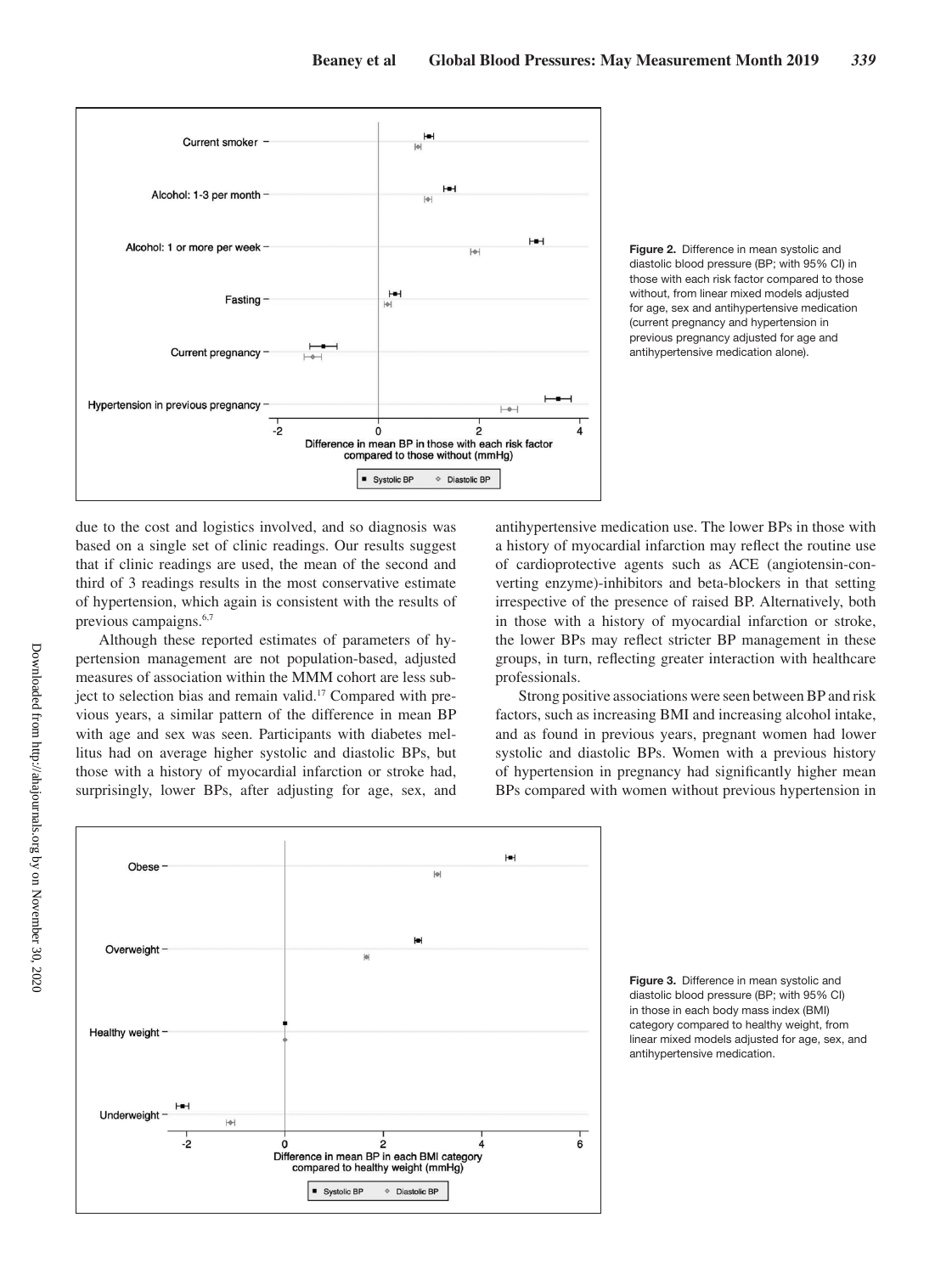pregnancy. This difference was unaffected by adjustment for BMI, implying that raised BMI was not a common explanatory etiological mechanism. Higher rates of hypertension and cardiovascular disease are established in women with a history of hypertensive pregnancy disorders,<sup>18</sup> and hence women who experience pregnancy-associated hypertension may benefit from more regular BP checks in ensuing years.

Much of the costs of the MMM campaign are borne by the generous support from local benefactors and thousands of volunteers around the world, but the central coordination remains relatively inexpensive and equates to a cost of 0.65 USD per case of untreated or inadequately treated hypertension detected.

#### **Limitations**

As an opportunistic study aimed primarily at raising awareness, the results of MMM should be viewed in the context of its limitations. Study participants were self-selected through convenience sampling, and hence recruitment is unlikely to generate representative samples of the population due to selection bias. Hence, prevalence at a global, regional, or national level should not be inferred. However, the overall study aim was to raise awareness of the importance of BP measurement and so investigators were not encouraged by design to seek representative samples. Nevertheless, although the aim was to target those who had not had a BP measured in the last 12 months, no one was excluded on this basis.

Similarly, differences in the estimates between countries and regions should be interpreted cautiously, due to differential characteristics of those screened. Standardization of estimates according to the World Health Organization world age-standard population can reduce differential distributions of age and sex, but selection differences will remain. Likewise, although standardization improves direct comparability across regions, it does not ensure that the proportions of hypertensives estimated are any more representative at the regional level, as the regional distribution of age will not match the world-standard population.

Although the protocol was unified across all screening sites, and efforts were made to train volunteers in the measurement and recording of BPs, due to the scale of the study, inconsistencies in measurement may have arisen within and between sites. Data were not fully recorded for all individuals, and 13 844 (0.9%) of submitted participants were excluded due to data quality. However, all included participants had at least one BP measurement and 99.0% and 99.6% had age and sex recorded, respectively.

The protocol specified that 3 BP measurements be taken for each participant, but in around one-quarter of cases, this was not the case, reflecting local logistical challenges or participant preference. Our findings showed significant differences in the mean BPs between the first, second, and third readings, which had the potential to bias the results in favor of a higher proportion with hypertension in those with only one or two readings. However, by using multiple imputation, we were able to provide a more reliable estimate of what the mean reading would have been, reducing any bias. Sensitivity analyses showed the results were robust to different imputation models, with only small differences in the proportions with hypertension. These data serve to inform optimal BP screening particularly in the

less-than-ideal but all-too-common situation in which diagnosis and treatment initiation are based on a single clinic visit.

Despite lacking a population-based representative design, the estimates at the global level have been remarkably consistent across MMM campaigns and are in line with other published estimates of hypertension prevalence. Furthermore, the results of MMM provide real-world estimates of the numbers of individuals with hypertension that could be detected through an opportunistic campaign, which may make the estimates more applicable to the potential impact of screening in settings where systematic population-based screening is not feasible.

Due to the cross-sectional design of the study, outcomes in participants found to have raised BP cannot be evaluated. However, those found to have high BP were provided with lifestyle and dietary advice, and advice to seek further medical assessment based on locally available facilities. This approach mirrors precisely the intervention used in a recent community-based BP screening program of older adults in China which, using regression discontinuity analysis, resulted in a 6.3 mmHg reduction in systolic BP after 2 years.19 If similar BP-lowering was associated with the MMM campaign intervention huge benefits in terms of cardiovascular disease prevention would accrue.<sup>20</sup>

### **Advantages**

The MMM19 campaign includes contemporary data from over 1.5 million adults from 92 countries that were collated in a synchronized survey following a common protocol. Over 350000 individuals were detected with untreated or inadequately treated hypertension and advised on nonpharmacological management and further follow-up. Meanwhile utilizing multimedia promotion campaigns the importance of raised BP was enhanced at the population level.

Although systematic screening is still a distant prospect for many nations in the world, we think that the MMM campaign should continue annually to raise awareness at the individual and population level of this treatable condition which currently leads to approximately 28 000 deaths per day.<sup>1</sup>

## **Perspectives**

MMM has included over 4.2 million screenings across the first 3 annual campaigns and grown each year in terms of number of countries involved and total participants.6,7 The detection of over 900000 adults with untreated or inadequately treated hypertension during these 3 years, attests to the benefits of such opportunistic screening. As a condition for which lifestyle changes can have major benefits, and effective treatments are relatively cheap and accessible, the finding that fewer than a third of participants with hypertension were controlled must motivate efforts to better detect and manage raised BP. MMM continues to supply an inexpensive means of raising BP awareness at the individual and population level around the world.

#### **Acknowledgments**

Our sincere thanks to Omron for the donations of blood pressure (BP) devices, World Hypertension League (WHL), and Professor Daniel T. Lackland for endorsing the extension of World Hypertension Day to May Measurement Month (MMM) and to Judith Bunn (MMM Project Manager) and Ranjit Rayat (Editing Assistant) for their superb dedicated efforts and to all volunteer staff and participants.